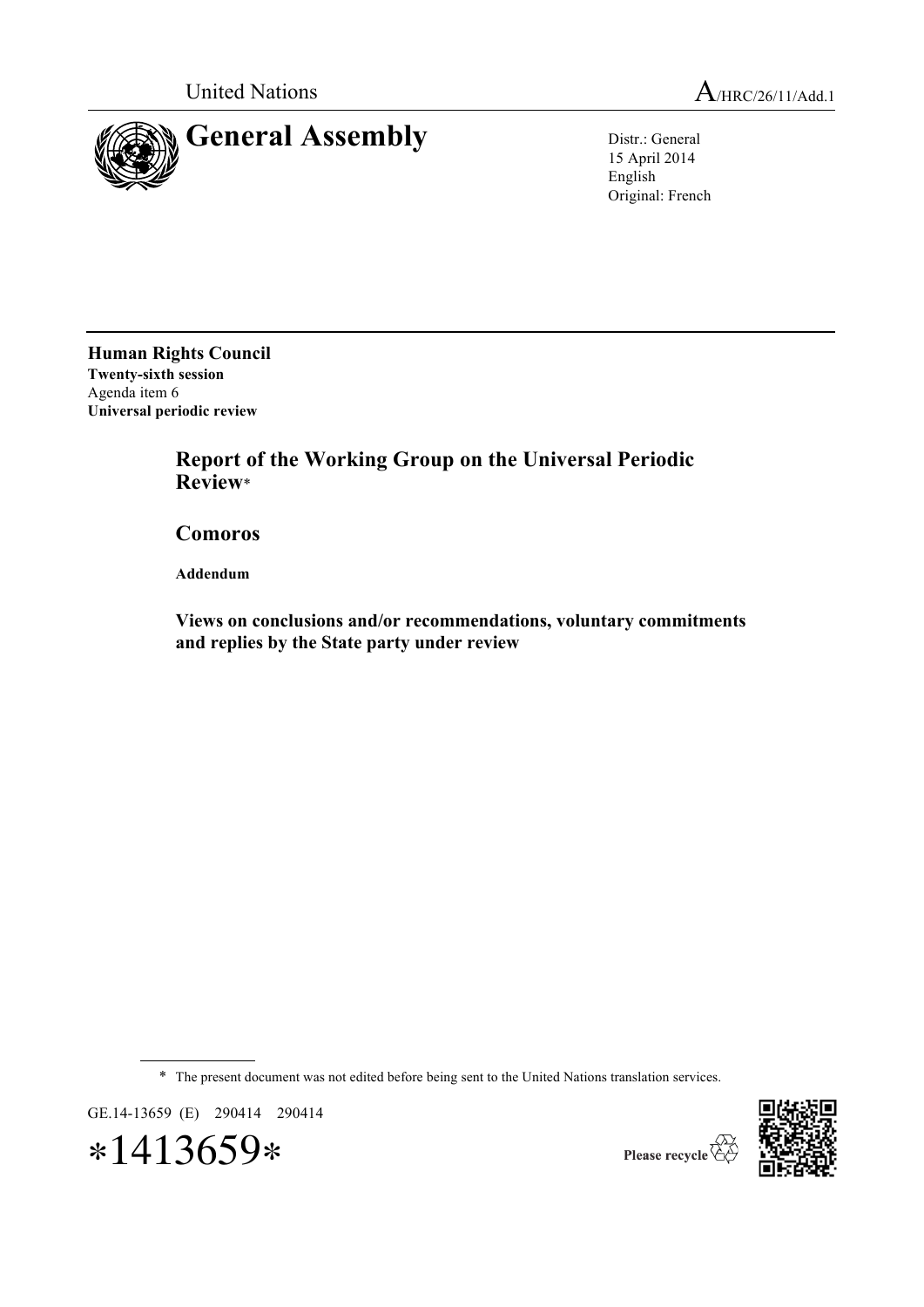# **Introduction**

1. During the 2014 universal periodic review, the Comorian Delegation decided to defer a decision on the acceptance or rejection of 13 recommendations in preparation for the 2018 universal periodic review in order to seek the views of the Government. At the twenty-sixth session of the Human Rights Council next June, the Union of the Comoros will have to confirm its definitive stance on these 13 recommendations.

2. The Government of the Union of the Comoros, committed to its strategy for the effective integration of human rights into all public policies and concerned about preserving the dignity and integrity of the human person, greatly appreciated the work of the twentyfifth session of the Human Rights Council and noted with satisfaction and encouragement the performance of its delegation. It expresses its gratitude to all the structures and bodies of the universal periodic review and the United Nations human rights system.

3. It is aware of the efforts made by many friends of the Union of the Comoros to ensure the success of the universal periodic review process.

4. The Government confirms the decisions made by its delegation, specifically the acceptance of 113 and rejection of 8 recommendations.

5. It therefore reaffirms that at the close of the 2014 universal periodic review, the Union of the Comoros accepted a total of 125 recommendations and rejected 9.

6. Thus, of the 13 recommendations deferred, 12 were accepted and 1 was rejected.

7. The Government asks partners to be understanding and to support the Union of the Comoros in the implementation of the recommendations accepted, with a view to the greater observance, protection and enjoyment of human rights.

8. The political will demonstrated by the Comorian Government with regard to human rights must be supported by strong partnerships in all social strata and sectors.

9. At the twenty-sixth session of the Human Rights Council, the delegation of the Comoros will have the mandate, inter alia, to continue to advocate for effective support in order to improve human rights infrastructure and capacities.

10. The following paragraph provides further details of the Comorian Government's decision on the 13 recommendations deferred during the universal periodic review of 2014.

## **I. Recommendations accepted**

**Of the 13 recommendations deferred, the 12 that were accepted are as follows:**

**Ratify or accede to international human rights instruments, to which the Comoros is not yet party (Togo);**

**Continue adopting a positive perspective towards the accession to international human rights treaties that the Comoros has not yet acceded to (Egypt);**

### *Explanation*

11. In keeping with the tolerance that characterizes our country, the Union of the Comoros is considering the possibility of acceding to certain treaties to which our country is not party. The development of Comorian society could, in the long term, facilitate accession to certain treaties. However, we maintain our position of principle regarding the right to refuse accession to certain treaties which would conflict with Comorian religious beliefs and national unity.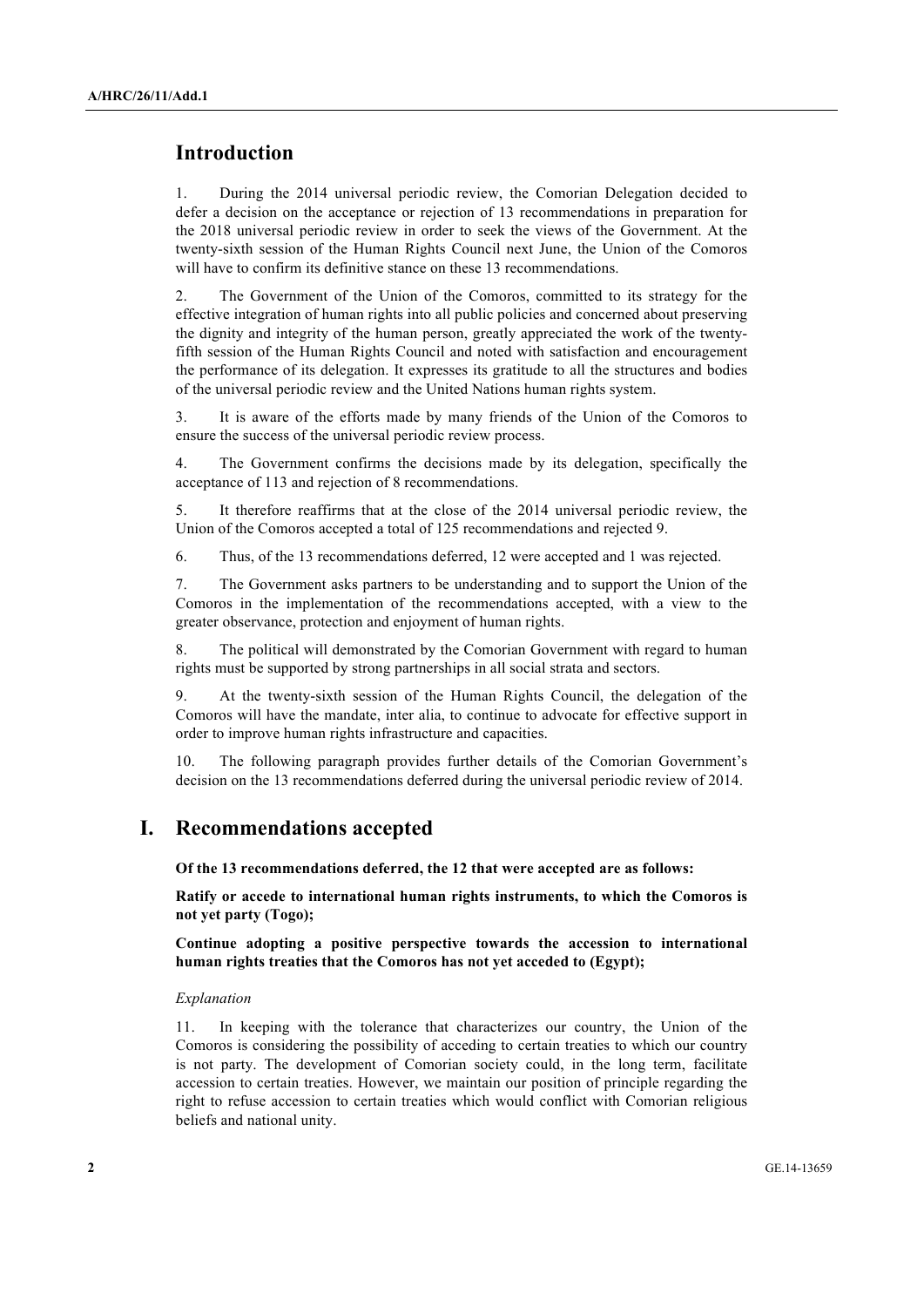**Carry out a revision of the various legal systems in use, Islamic, civil and customary, to ensure that its treatment of women is uniform and in line with provisions of the Convention on the Elimination of All Forms of Discrimination against Women (Mexico);**

### *Explanation*

12. Efforts to eliminate all forms of discrimination against women are part of the Government's ongoing and regular activities. The country has signed various treaties to this end. At the national level measures are being taken to achieve gender equity and the participation of women in decision-making. Consideration is being given to harmonizing the legal systems that have resulted from developments in Comorian society. It should be noted that current legislation and common law favour tolerance, equity and equality.

### **Adopt the legislation explicitly prohibiting the corporal punishment of children in all settings, including home (Slovenia);**

#### *Explanation*

13. The new criminal code currently being adopted contains provisions to criminalize corporal punishment.

**Prohibit, by law, all forms of violence against children, including corporal punishment, as well as establish a minimum legal age for marriage (Portugal);**

**Continue with measures aimed at ensuring that all births of children are registered, particularly by reviewing the legislation to ensure that all children born in the territory can acquire the nationality, and avoid cases of statelessness (Argentina);**

**Undertake a thorough assessment of the issue of trafficking in persons and take adequate measures, including enactment of adequate legislation to combat the practice as recommended by the UNHCR (Botswana);**

**Strengthen the institutional framework for the protection of children's rights by setting up welcome centres and socio-professional training (Senegal);**

**Take the necessary measures to prohibit the use of corporal punishment against children (France);**

**Ratify the international human rights treaties, to which it is not yet party, and cooperate with OHCHR, treaty bodies and Special Procedures (Chad);**

**Review the judicial system in order to ensure that the provisions of civil law, Islamic law and customary law conform to the provisions of CEDAW (Canada);**

**Continue its efforts to promote religious freedom, and continue to broaden the space for interfaith dialogue (Ghana).**

## **II. Recommendations rejected**

**Take measures to ensure the respect of freedom of religion and to end all types of reprisals against those who converted from Islam (Mexico).**

## **Conclusion**

14. Of the 13 recommendations deferred when adopting the report on the universal periodic review on 4 February 2014, in order to seek the views of the Government, those